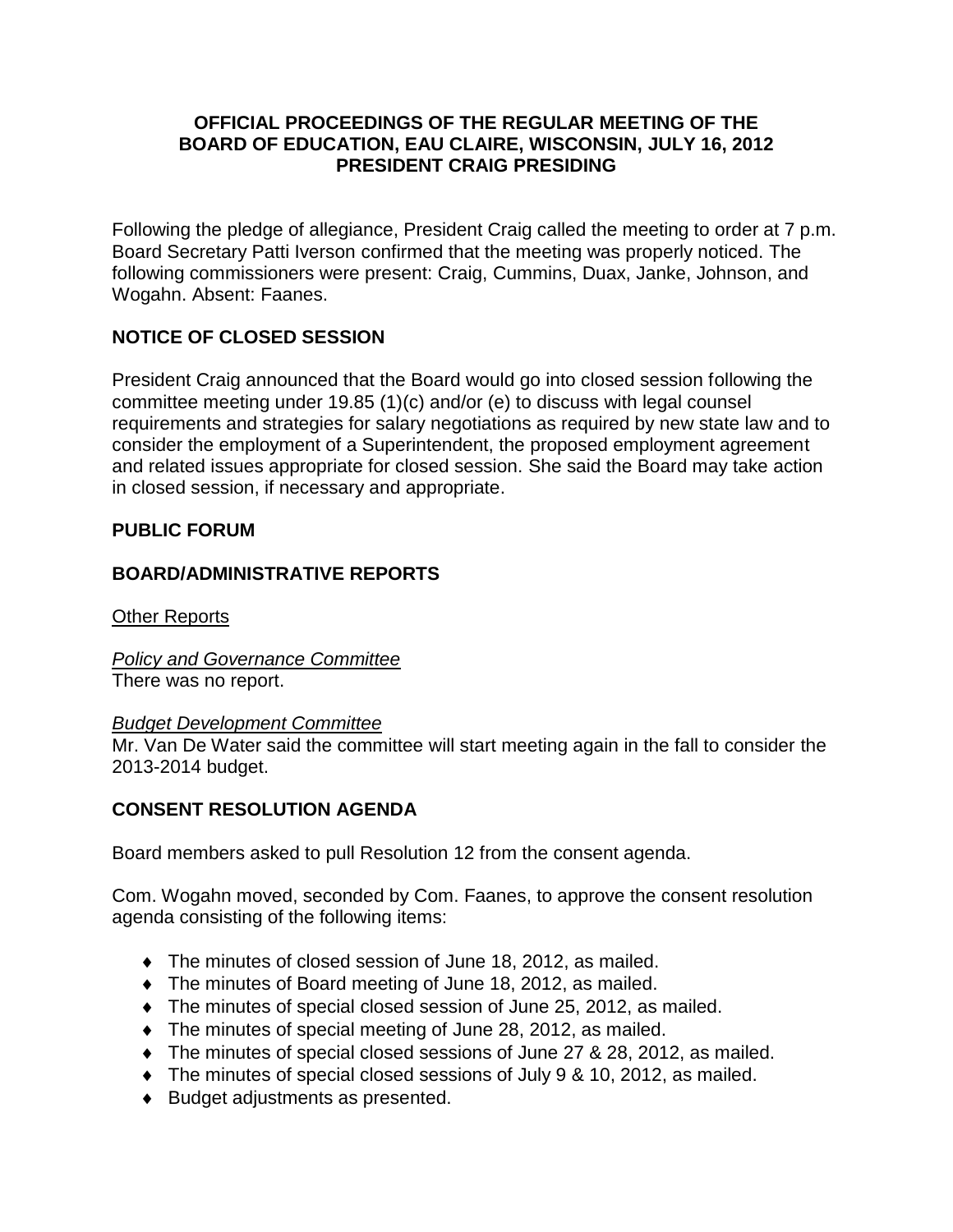- Gift Report—That the Board of Education accept the gifts in the amount of \$26,381.08 for the period of June 1, 2012 to June 30, 2012.
- The matters of employment of July 16, 2012, as presented and amended.
- ◆ Approval of Employee Assistance Provider
- ◆ CESA 6 Contract for 2012-13
- Approve the payment of all bills in the amount of \$8,221,404.76 and net payroll in the amount of \$4,880,692.67 for the period of June 1, 2012 through June 30, 2012.

Consent resolution agenda items approved by unanimous roll call vote.

# **INDIVIDUALLY CONSIDERED RESOLUTIONS**

#### Resolution #12 – Chippewa Valley Montessori Charter School Contract Extension

Mr. Leibham recommended that the Board deny the request of a one-year extension to the current CV Montessori contract. He noted that the current contract extends through the 2012-2013 school year. He felt there were contract stipulations and programmatic issues that should be addressed prior to extending the contract, and it would be best done through discussions over the course of the year. A two-year contract could then be issued for 2013-2015.

The Board agreed that it would be good to have an in-depth conversation about many issues including what it means to be an authorizer and the big picture philosophy of the charter school. The impact of expanding grade level sections would also be critical to discuss.

Com. Duax moved, seconded by Com. Cummins, to reject the request from Chippewa Valley Montessori Charter School to extend its contract. Carried by an unanimous roll call vote.

Regular meeting adjourned.

Submitted by Patti Iverson, Board Secretary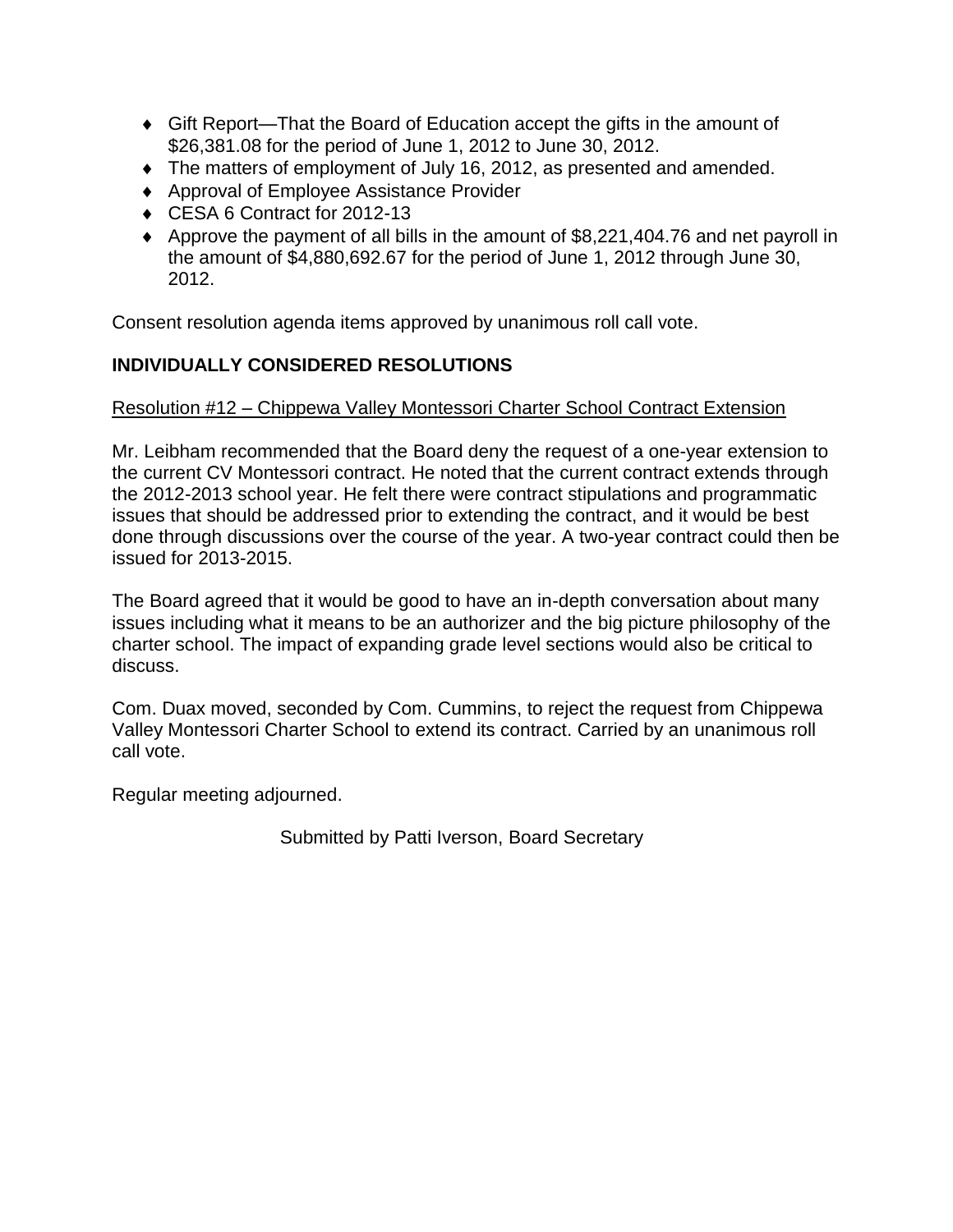#### **COMMITTEE MEETING BOARD OF EDUCATION – EAU CLAIRE, WISCONSIN JULY 16, 2012**

1. Call to Order – Committee Meeting

The following commissioners were present: Craig, Cummins, Duax, Janke, Johnson, and Wogahn. Absent: Faanes.

#### 2. Committee Reports/Items for Discussion

A. Updated Information Concerning Additional Parameters for the Creation of a District-Wide Sick Leave Bank

Kay Marks said that the last time the Board discussed the creation of a district-wide sick leave donation bank, there were some concerns about it. Those issues included what entity would determine which employees have access to the bank, liability issues for the district, and using an employee's name when communicating with staff asking for utilization of sick days.

Ms. Marks said that because the District would not be sharing HIPAA information, it would not be liable. After talking with union representatives, it was recommended that a group be created consisting of representatives from various employee groups (administration, buildings and grounds, certified, classified, food/nutrition, and non-affiliated) who would meet with Kay on any requests to determine utilization of the sick leave bank. Regarding using an employee's name, the employees felt it would be better to have a personal connection and that they would be more apt to give to a known cause. In the end, it would be up to the employee needing the use of sick leave to determine if they want to be kept anonymous.

Ms. Marks felt it would be more appropriate to start this next school year versus this year. A group could then be established to review the requests. Com. Johnson suggested having staggered terms so that a brand new group would not come in every year.

It was noted that short-term disability may be an option for some employees. Ms. Marks said with extended sick leave being eliminated, the district may want to contact the short-term disability provider because employees may want to reconsider and re-enroll.

Employees will be asked for feedback on this concept.

James Martin said the current benefit for extended sick leave would not be offered for maternity leave and felt it would have a negative affect for the